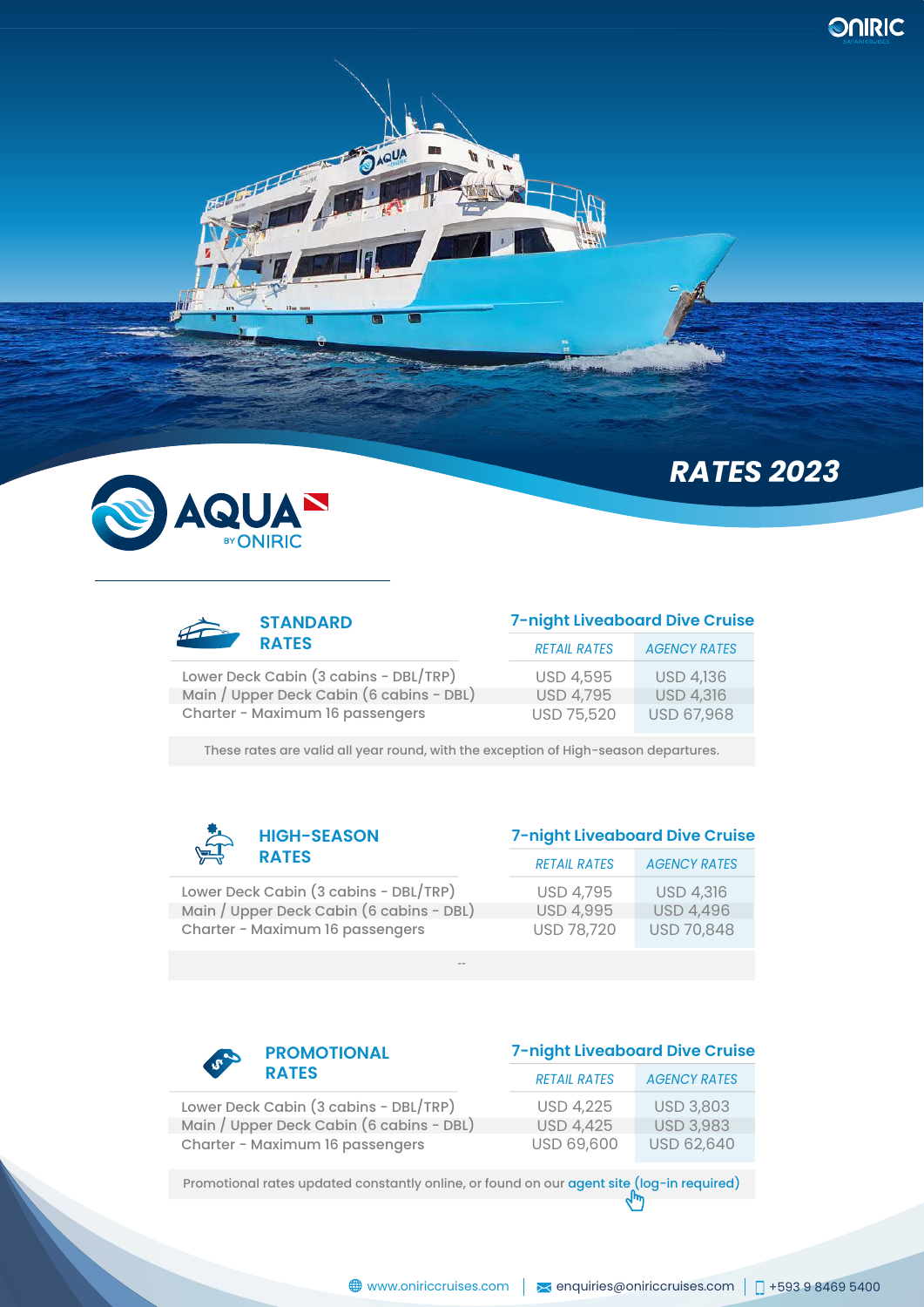

## Important notes

- Single Supplement: 50% surcharge with a maximum of 2 single cabins per departure. Any additional single cabin can be booked at a 100% surcharge.
- Advanced open water (or equivalent) certificate, and a minimum of 50 immersions required to join any diving liveaboard.
- Diving insurance required to join any diving liveaboard. •

# Diving liveaboard includes

- Lodging on board in a cabin with private facilities.
- Three meals per full-day; unlimited water, coffee and tea.
- All excursions as mentioned in the itinerary with one English speaking certified dive guide per 8 guests.
- Airport-yacht-airport transfers (only guaranteed if passengers arrive at the scheduled meeting point, date and time).
- 12L Tanks for air, Weights, Belts, Scuba safety equipment (Personal Marine rescue GPS), Towels.

# Diving liveaboard does not Include

- Roundtrip flight to Galapagos Islands.
- Galapagos National Park entrance fee (USD 100 pp).
- Transit Control Card (USD 20 pp).
- Full dive equipment rental (BCD, regulator, mask, fins, 7mm wetsuits, hoods, gloves, boots, torch).
- Nitrox (USD 150 pp).
- Soft and alcoholic drinks.
- Travel insurance (Medical coverage, Trip cancellation & Dive Accident insurance) and other items of personal nature.

### Rental Equipment Rates

| <b>NET RENTAL RATES - DIVE EQUIPMENT</b>                                                               |                 | NET RENTAL RATES - DIVE EQUIPMENT PER ITEM |               |
|--------------------------------------------------------------------------------------------------------|-----------------|--------------------------------------------|---------------|
| <b>ITEM</b>                                                                                            | 8D/7N RATE      | <b>ITEM</b>                                | 8D/7N RATE    |
| Complete set of Scuba gear (BCD, Regulator,                                                            |                 | <b>BCD</b>                                 | <b>USD 80</b> |
| 7mm Wetsuit, Fins, Mask, Snorkel, Boots, Hood,                                                         | <b>USD 250</b>  | Regulator                                  | <b>USD 80</b> |
| Gloves)                                                                                                |                 | Full body Wetsuit (7mm)                    | <b>USD 60</b> |
| Nitrox fills                                                                                           | <b>USD 150</b>  | Fins                                       | <b>USD 35</b> |
| Nitrox Course                                                                                          | <b>USD 200</b>  | <b>Boots</b>                               | <b>USD 25</b> |
|                                                                                                        |                 | Hood                                       | <b>USD 20</b> |
| 15L Tank upgrade (standard tanks on board 12L<br><b>USD 75</b><br>only)<br><b>USD 75</b><br>Dive Watch |                 | Gloves                                     | <b>USD 20</b> |
|                                                                                                        |                 | Torch (Night Dive)                         | <b>USD 10</b> |
|                                                                                                        | 2 Gauge console | <b>USD 25</b>                              |               |